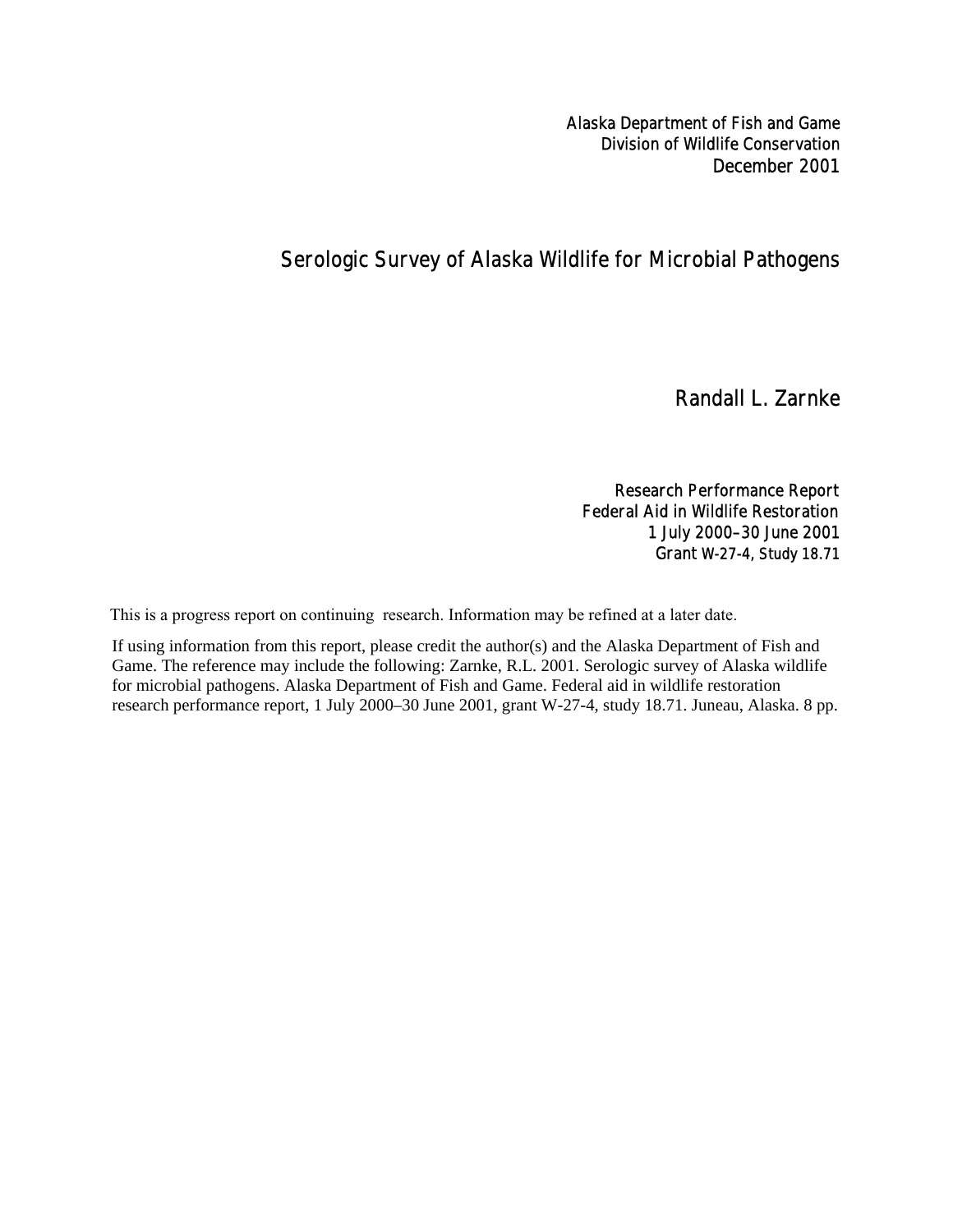# **RESEARCH PROGRESS REPORT**

| <b>STATE:</b>           | Alaska                                                                          | <b>STUDY: 18.71</b> |  |
|-------------------------|---------------------------------------------------------------------------------|---------------------|--|
| <b>COOPERATOR:</b> None |                                                                                 |                     |  |
| <b>GRANT:</b>           | $W-27-4$                                                                        |                     |  |
|                         | <b>STUDY TITLE:</b> Serologic Survey of Alaska Wildlife for Microbial Pathogens |                     |  |
| <b>AUTHOR:</b>          | Randall L Zarnke                                                                |                     |  |
| <b>PERIOD:</b>          | 1 July 2000–30 June 2001                                                        |                     |  |

## **SUMMARY**

During this grant period, I accomplished the following work:

- Processed and cataloged approximately 1500 serum samples
- Shipped approximately 1000 serum samples to various labs for testing
- Entered and analyzed test results
- Relayed test results to submitters
- Wrote hard copy and CD version of 25-year summary of serologic survey
- Wrote and submitted manuscript (Brucella serology in caribou, wolves, and bears) to Journal of Wildlife Diseases and worked on 5 other manuscripts for JWD

Under the study title "Serologic Survey for Microbial Pathogens," a formal manuscript has been submitted to the *Journal of Wildlife Diseases*. A copy of this manuscript (Appendix) constitutes the progress report for this reporting period.

### **PREPARED BY: APPROVED BY:**

Randall L Zarnke \_\_\_\_\_\_\_\_\_\_\_\_\_\_\_\_\_\_\_\_\_\_\_\_\_\_\_\_\_\_\_\_\_\_

## **SUBMITTED BY:**

Patrick Valkenburg

Wildlife Biologist II Wayne L Regelin, Director Division of Wildlife Conservation

Research Coordinator Steven R Peterson, Senior Staff Biologist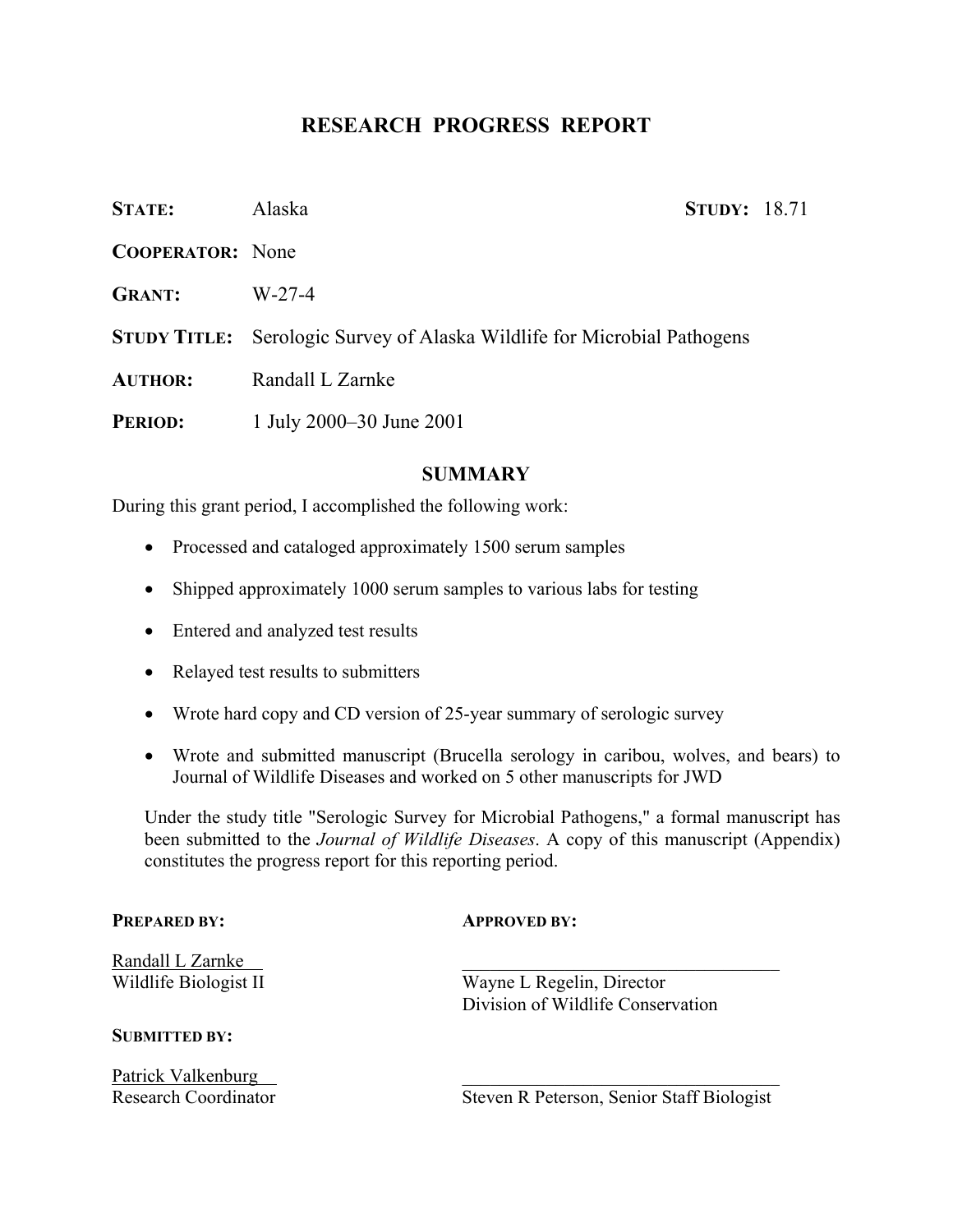**APPENDIX** Geographic pattern of serum antibody prevalence for *Brucella* spp. in caribou, grizzly bears, and wolves from Alaska, 1975–1998 (modified format submitted to *Journal of Wildlife Diseases*)

## RH: ZARNKE AND VER HOEF — SERUM ANTIBODY PREVALENCE OF BRUCELLA SPP. IN CARIBOU, GRIZZLY BEARS, AND WOLVES

GEOGRAPHIC PATTERN OF SERUM ANTIBODY PREVALENCE FOR BRUCELLA SPP. IN CARIBOU, GRIZZLY BEARS, AND WOLVES FROM ALASKA, 1975–1998

## **RANDALL L ZARNKE AND JAY M VER HOEF**

1300 College Road, Fairbanks, AK 99701-1599, USA

**ABSTRACT:** Blood samples were collected from 2635 caribou (Rangifer tarandus groenlandicus), 1934 grizzly bears (Ursus arctos), and 930 wolves (Canis lupus) from throughout mainland Alaska during 1975–1998. Sera were tested for evidence of exposure to Brucella spp. Serum antibody prevalences were highest in the northwestern region of the state. In any specific area, prevalences for caribou and wolves were of a similar magnitude, whereas prevalence for bears in the same area was two to three times higher.

**Key words:** Alaska, Brucella spp., caribou, grizzly bear, wolf.

## **INTRODUCTION**

Brucellosis is a bacterial disease with worldwide distribution (Tessaro, 1986). Several species comprise the genus **Brucella**. Each species has a preferred host range (Witter, 1981). Reindeer and caribou (Rangifer tarandus groenlandicus) are the preferred reservoir hosts for Brucella suis biovar IV (Forbes, 1991). Infection localizes primarily in joints and the reproductive tract (Dieterich and Morton, 1987). Other tissues can also be infected (Tessaro and Forbes, 1986). Clinical signs of disease include orchitis in males, abortion in females, and bursitis in both sexes (Forbes, 1991).

Caribou are widely distributed throughout mainland Alaska (Valkenburg, 1998). They live in herds that range in size from a few hundred animals to a few hundred thousand (Valkenburg et al., 1996). Size of individual herds can vary considerably due to the effects of predation, quantity and quality of available food, and weather (Adams et al., 1998). Infectious and parasitic diseases also play a role in population dynamics (Dieterich, 1980).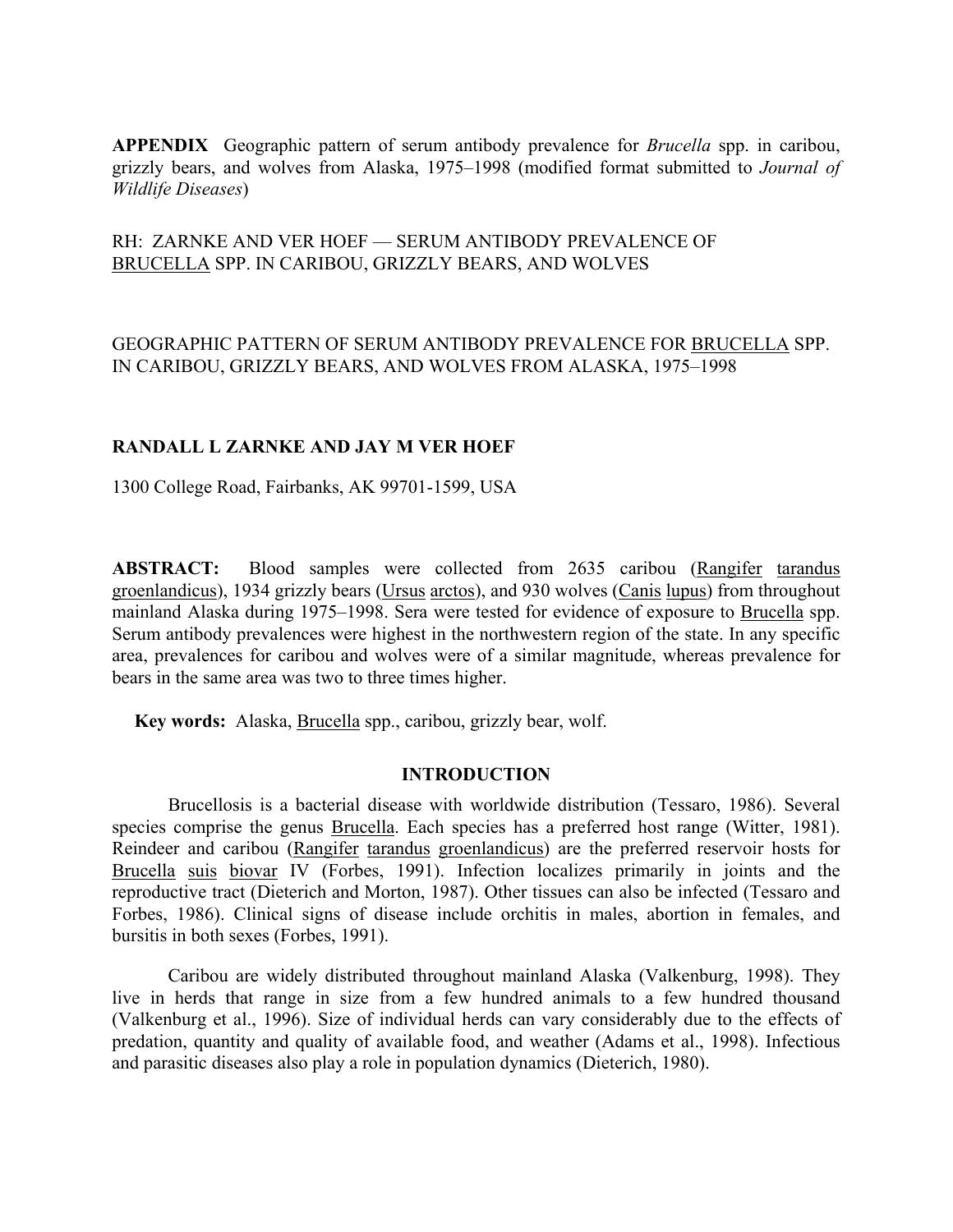Wolves (Canis lupus) and grizzly bears (Ursus arctos) are the two primary terrestrial predator species in Alaska. Both species prey extensively on caribou where they are sympatric (Valkenburg et al., 1996). The predation process provides ample opportunity for transmission of diseases and parasites from caribou to predators (Neiland, 1970).

The objective of the current study was to determine geographic pattern of Brucella sp. antibody prevalence in caribou, wolves, and grizzly bears in Alaska.

## **METHODS**

Caribou, wolves, and grizzly bears were captured by personnel of the Alaska Department of Fish and Game, U.S. Fish and Wildlife Service, and National Park Service. Several individual animals (primarily bears) were captured more than once. For the purpose of this study, each capture was considered as a separate event. Blood samples were collected and stored at either ambient or refrigerated temperatures for 12–36 hours. Sera were removed and stored temporarily at  $-15$  C. Long-term storage was at  $-55$  C for  $1-10$  years until the time of testing.

Sera were tested for evidence of exposure to Brucella spp. by means of the standard plate test (SPT) (U.S. Department of Agriculture, undated) and buffered Brucella antigen (BBA) test (Angus and Barton, 1983). Prior to 1990, tests were conducted at the U.S. Department of Agriculture's National Veterinary Services Laboratory in Ames, Iowa. After 1990, tests were conducted at the University of Alaska's Institute of Arctic Biology in Fairbanks, Alaska.

Sera that caused agglutination in the SPT at a dilution  $\geq 1:50$  were considered indicative of previous natural exposure. The BBA test was evaluated as simply either positive or negative. Results from the two tests were jointly evaluated to arrive at a final determination for each sample.

To aid in managing wildlife, the landmass of Alaska is divided into 26 Game Management Units (GMU). These areas are based on major physiographic features such as mountain ranges and major river drainages. Several of the larger GMU's are further divided into subunits. Obviously, wildlife species such as caribou, wolves and bears do not necessarily restrict their movements within these boundaries. However, it is convenient to report the results for the GMU where an animal is captured. In addition, this approach provides a meaningful representation for geographic patterns of antibody prevalence.

A Bayesian hierarchical model (Clayton and Kaldor 1987; Devine et al., 1994; Bernardinelli et al., 1995; Waller et al., 1997; Xia et al., 1997) was used to estimate area-specific prevalences for all three species. Let  $N_{ii}$  be the number of samples from the *i*th area (for all GMU's listed in Table 1);  $i = 1, 2, ..., 26$ , for the *j*th species;  $j = 1$  (caribou), 2 (wolf), or 3 (grizzly bear). Let  $x_{ij}$  be the number of positive titers in the *i*th area. Assume that positive titers are binomially distributed,

$$
x_{ij} | p_{ij}, N_{ij} \sim Bin(N_{ij}, p_{ij}),
$$

where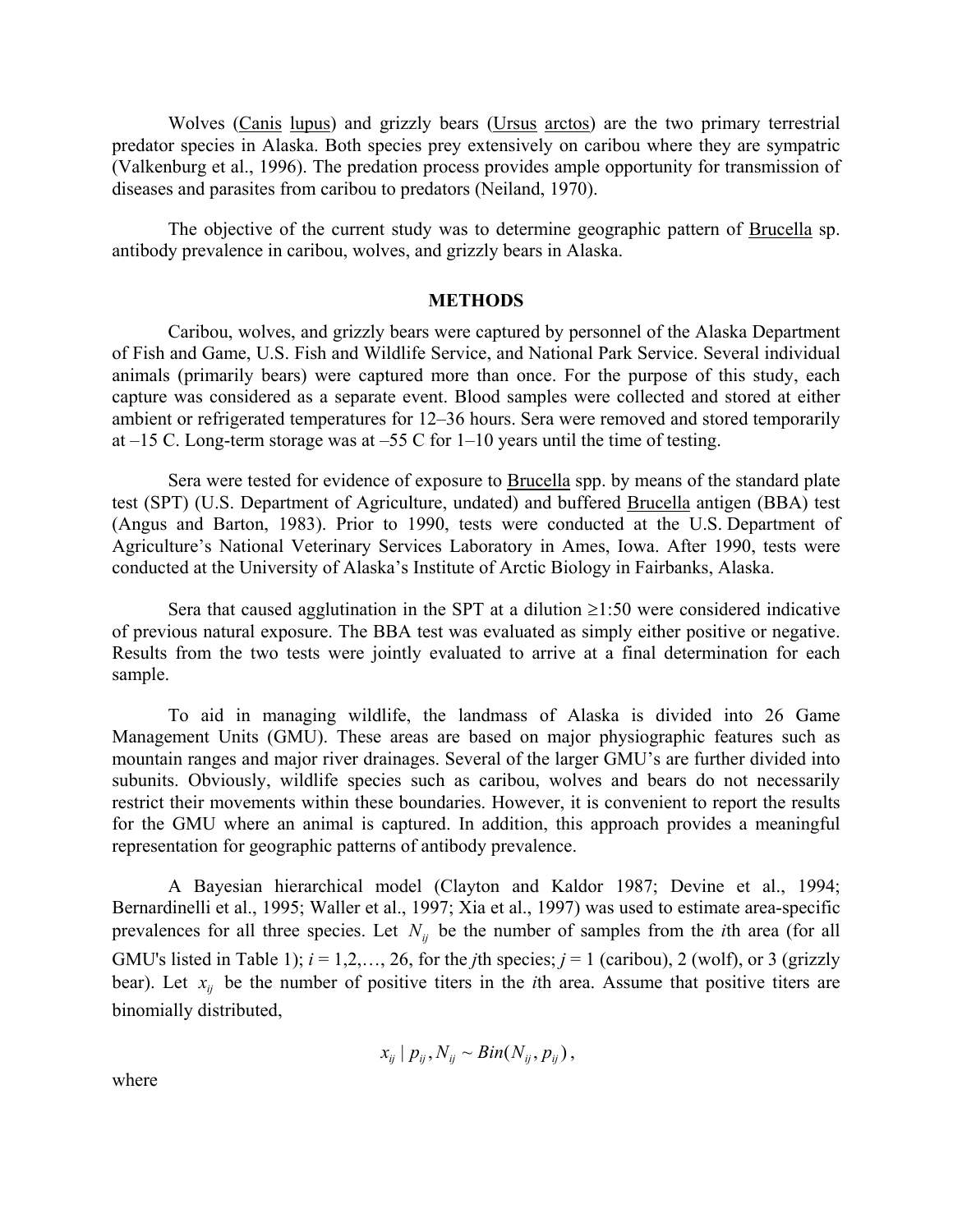$logit(p_{ij} | \alpha_i, b_i) = \mu + \alpha_i + b_i$ .

This is the usual logistic regression situation, except that  $b_i$  is a random effect that is spatially autocorrelated with its neighbors. For the fixed effects,  $\alpha_1$  was assigned a value of 0. A normal distribution  $\alpha_i \sim N(0,10000)$  was used for  $j = 2,3$ . An improper flat prior was given to  $\mu$ . The autocorrelation among the  ${b_i}$  follows a conditional autoregressive (CAR) model (see, e.g., Cressie, 1993:p. 407). Any two GMUs that shared a border were defined as neighbors. A normally distributed CAR model is defined where  $b_i | \overline{b_i}, \phi, n_i$  is normally distributed  $N(\overline{b}_i, \phi/n_i)$ , where  $\overline{b}_i$  is the mean of the neighboring values for the *i*th GMU and  $n_i$  is the number of neighbors. The variance parameter was given a gamma distribution,  $\phi \sim Gam(0.001, 0.001)$ .

The statistical software package WinBUGS was used to obtain a sample from the posterior distribution for  $\phi$ ,  $b_i$ ,  $\alpha_i$  and  $\mu$ , and functions of these parameters. For example, the posterior distribution of

$$
100 \times \exp(\mu + \alpha_i + b_j) / [1 + \exp(\mu + \alpha_i + b_j)]
$$

provides an estimate of the prevalences (in %) in the *j*th GMU for the *i*th species. These values are known as "smoothed" rates. The mean of the sample from the posterior distribution was used to estimate the smoothed rates, and the standard deviation of the sample gives the standard error of the smoothed rates (Besag et al., 1991; Besag and Kooperberg, 1995). The posterior sample was obtained using Marker Chain Monte Carlo methods, with a "burn-in" of 4,000 iterations. The sample was drawn from the next 50,000 iterations.

#### **RESULTS**

Serum antibody prevalences for caribou, wolves and bears were highest in the northern portion of the state (Table 1 and Fig. 1). Within any particular GMU, the relative magnitude of observed prevalences for caribou and wolves are similar. Prevalence for bears is substantially higher than for the other two species. A graphic representation of the "smoothed" rate for all three species is also presented in Figure 1.

## **DISCUSSION**

The "smoothed" rate for all three species (Fig. 1) confirms that antibody prevalence is highest in the northwest portion of the state. In some cases, the raw rates for an individual species may provide a somewhat biased picture of geographic distribution. Animals captured on the boundary of GMU "A" may actually spend most of their time in adjacent GMU "B." In addition, only a few animals of this species may have been captured in GMU "A." Therefore, these few animals have a large influence on the overall prevalence attributed to GMU "A." The best examples of this phenomenon in the current study are:

- (a) the 100% prevalence (1/1) for caribou in GMU 20F and
- (b) the 40% prevalence (2/5) for bears in GMU 25 (Table 1).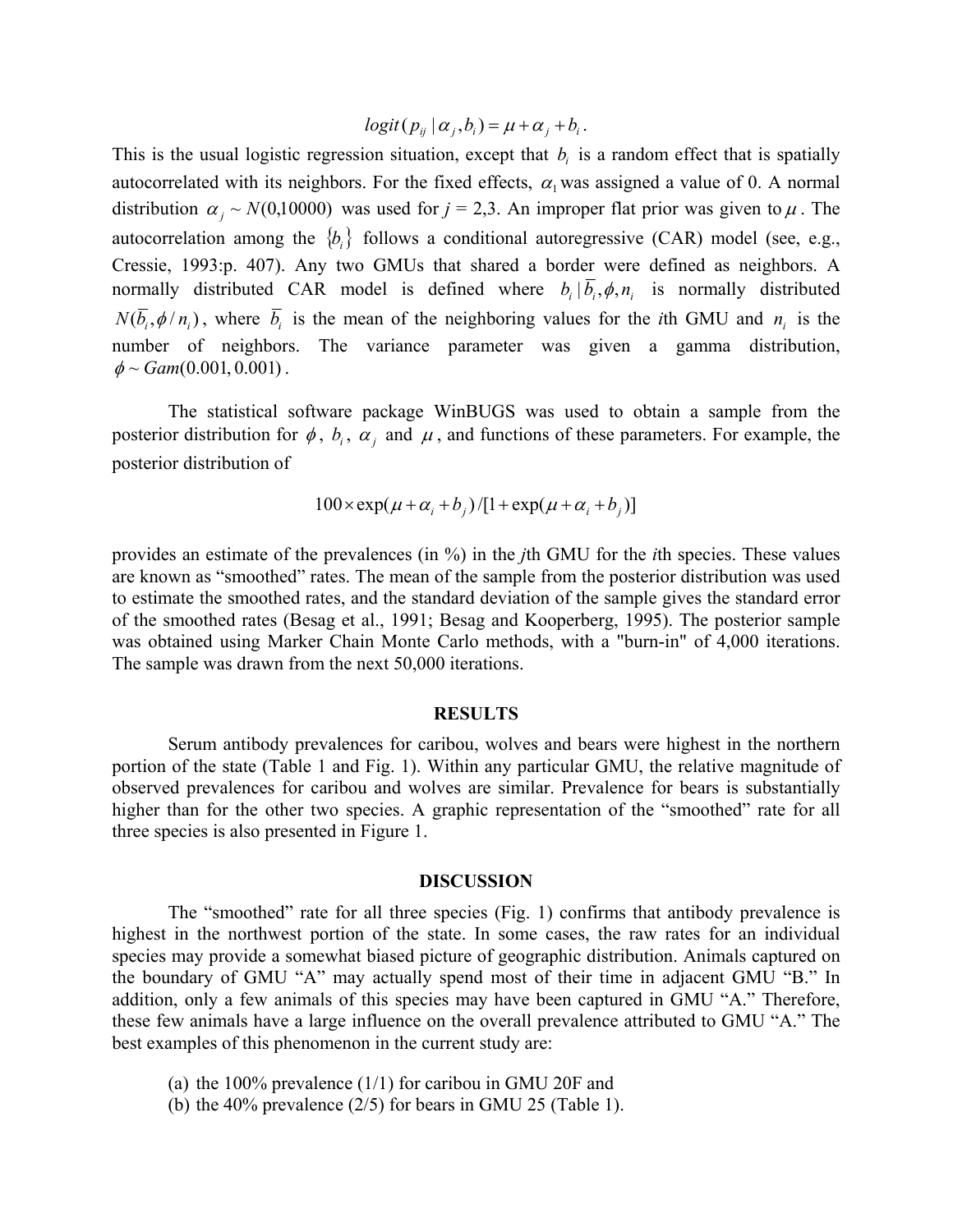Therefore, the "smoothed" rates provide a better overall representation of the geographic distribution of Brucella sp. exposure. Multiple samples from a few animals may have exerted a small bias on the reported prevalence.

Bears and wolves are exposed to Brucella spp. while preying on infected caribou (Neiland, 1975; Neiland and Miller, 1981). For most GMUs, prevalences in bears are substantially higher than those for caribou and wolves (Table 1). These higher prevalences may be due to the longer average lifespan of bears compared to the other two species. During this longer life, bears have a greater potential for consuming an infected caribou.

Historically, brucellosis has been considered to be present in caribou herds throughout Alaska (Neiland et al., 1968). The observed serum antibody prevalence for caribou from the southern half of the state is essentially 0% (Table 1). One interpretation of this data is that the disease is absent from this region. Observed prevalences for bears from all regions (including the southern half of the state) are higher than prevalences for caribou. This data suggests that bears are being exposed to Brucella sp. in the southern portion of the state. Presumably, the source of that exposure would be infected caribou. No other species serve as an effective large-scale reservoir for transmission to predators and scavengers. Thus, it appears that the disease may be present in most (if not all) caribou herds, but at very low levels in the southern portion of the state. Perhaps sampling intensity was simply incapable of detecting this very low frequency of infection in these southerly herds. An alternative explanation would be that the disease does not occur in caribou herds from the southern portion of the state and the positive serologic test results for bears and wolves from this region are incorrect.

Numerous free-ranging, semi-domestic reindeer herds live in GMU 22 on the Seward Peninsula (Fig. 1). Brucellosis is enzootic in these herds (Dieterich and Morton, 1987). The Western Arctic caribou herd has a large home range, covering portions of GMU's 21, 22, 23 and 26A (Fig. 1). During the winter, the Western Arctic herd migrates to the southwestern portion of its range. At that time, there is often opportunity for contact between Seward Peninsula reindeer and caribou from the Western Arctic herd. Reindeer may have been the original reservoir for transmission of brucellosis to other arctic species (Davydov, 1965). Alternatively, perhaps the disease has always been enzootic in free-ranging caribou (Huntley et al., 1963). The current study provides no evidence to confirm or refute either theory.

### **ACKNOWLEDGMENTS**

The authors thank the many agency field personnel who collected blood samples that made this study possible. This study was supported by Federal Aid in Wildlife Restoration.

## **LITERATURE CITED**

- ADAMS, L. G., AND B. W. DALE. 1998. Reproductive performance of female Alaskan caribou. Journal of Wildlife Management 62: 1184–1195.
- ANGUS, R. D., AND C. E. BARTON. 1983. The production and evaluation of a buffered plate antigen for use in a presumptive test for brucellosis. Third international symposium on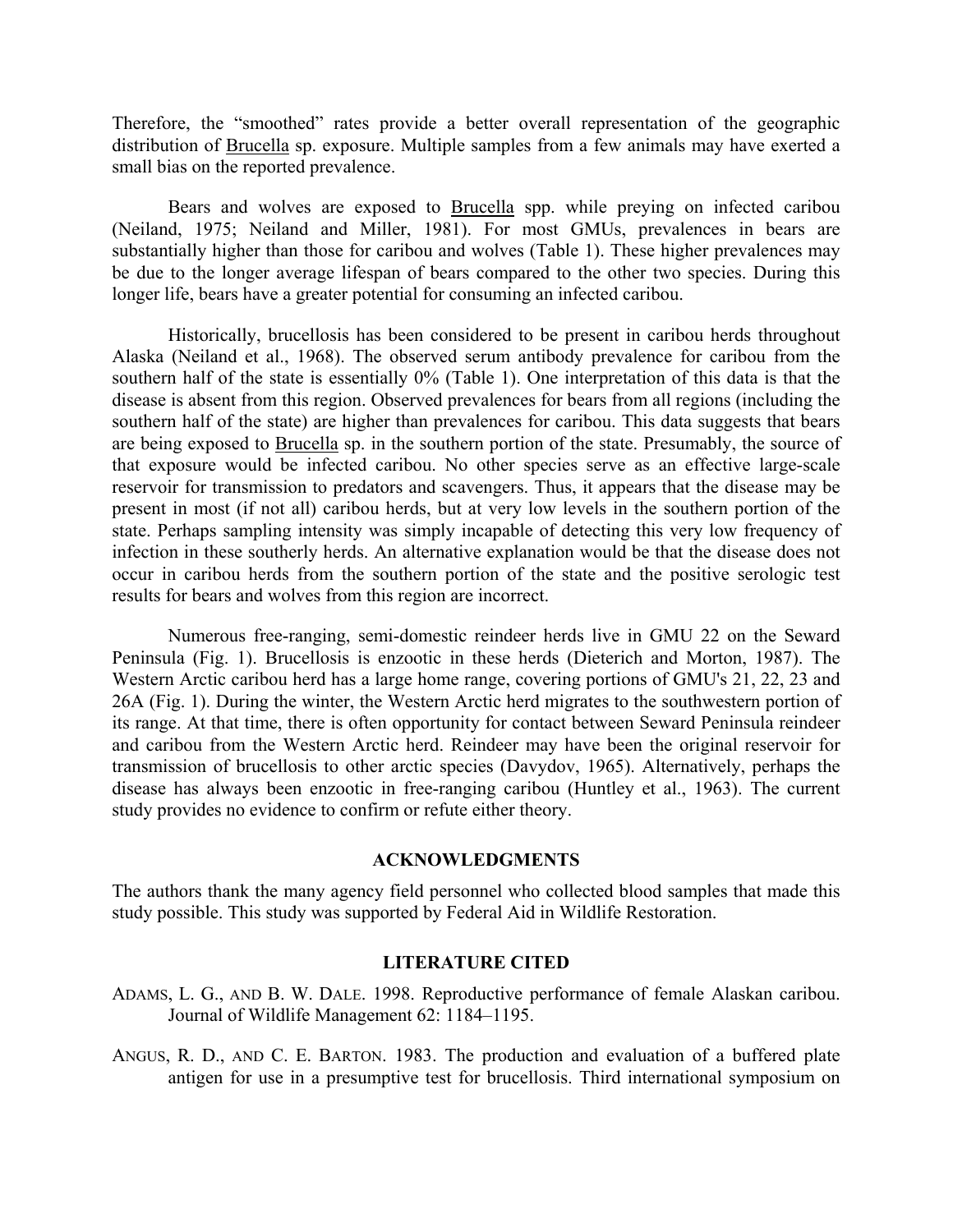brucellosis, Algiers, Algeria, 1983. Developments in Biological Standardization 56: 349– 356.

- BERNARDINELLI, L., D. CLAYTON, AND C. MONTOMOLI. 1995. Bayesian estimates of disease maps: How important are priors? Statistics in Medicine 14: 2411–2431.
- BESAG, J., AND C. L. KOOPERBERG. 1995. On conditional and intrinsic autoregressions. Biometrika 82: 733–746.
- ———, J. YORK, AND A. MOLLIE. 1991. Bayesian image restoration, with two applications in spatial statistics. Annals of the Institute of Statistical Mathematics 43: 1–59 (with discussion).
- CLAYTON, D., AND J. KALDOR. 1987. Empirical Bayes estimates of age-standardized relative risks for use in disease mapping. Biometrics 43: 671–681.
- CRESSIE, N. A. C. 1993. Statistics for Spatial Data, Revised Edition. John Wiley and Sons, New York. 900 pp.
- DAVYDOV, N. N. 1965. La brucellose du renne dans le Grand Nord. Bulletin de Office International des Epizooties 63: 1005–1014.
- DEVINE, O. J., M. E. HALLORAN, AND T. A. LOUIS. 1994. Empirical Bayes methods for stabilizing incidence rates prior to mapping. Epidemiology 5: 622–630.
- DIETERICH, R. A. 1980. Current status of reindeer/caribou diseases in Alaska. In Proceedings of the second international reindeer/caribou symposium, Røros, Norway, 1979. E. Reimers, E. Gaare, and S. Skjenneberg (eds.). Direktoratet for vilt og ferskvannsfisk, Trondheim. pp. 438–441.
- ———, AND J. K. MORTON. 1987. Effects of live Brucella abortus strain 19 vaccine on reindeer later challenge exposed with Brucella suis type 4. Rangifer 7: 33–36.
- FORBES, L. B. 1991. Isolates of Brucella suis biovar 4 from animals and humans in Canada, 1982–1990. Canadian Veterinary Journal 32: 686–688.
- HUNTLEY, B. E., R. N. PHILIP, AND J. E. MAYNARD. 1963. Survey of brucellosis in Alaska. Journal of Infectious Diseases 112: 100–106.
- NEILAND, K. A. 1970. Rangiferine brucellosis in Alaskan canids. Journal of Wildlife Diseases 6: 136–139.
- ——— 1975. Further observations on rangiferine brucellosis in Alaskan carnivores. Journal of Wildlife Diseases 11: 45–53.
- –, AND L. G. MILLER. 1981. Experimental Brucella suis type 4 infections in domestic and wild Alaskan carnivores. Journal of Wildlife Diseases 17: 183–189.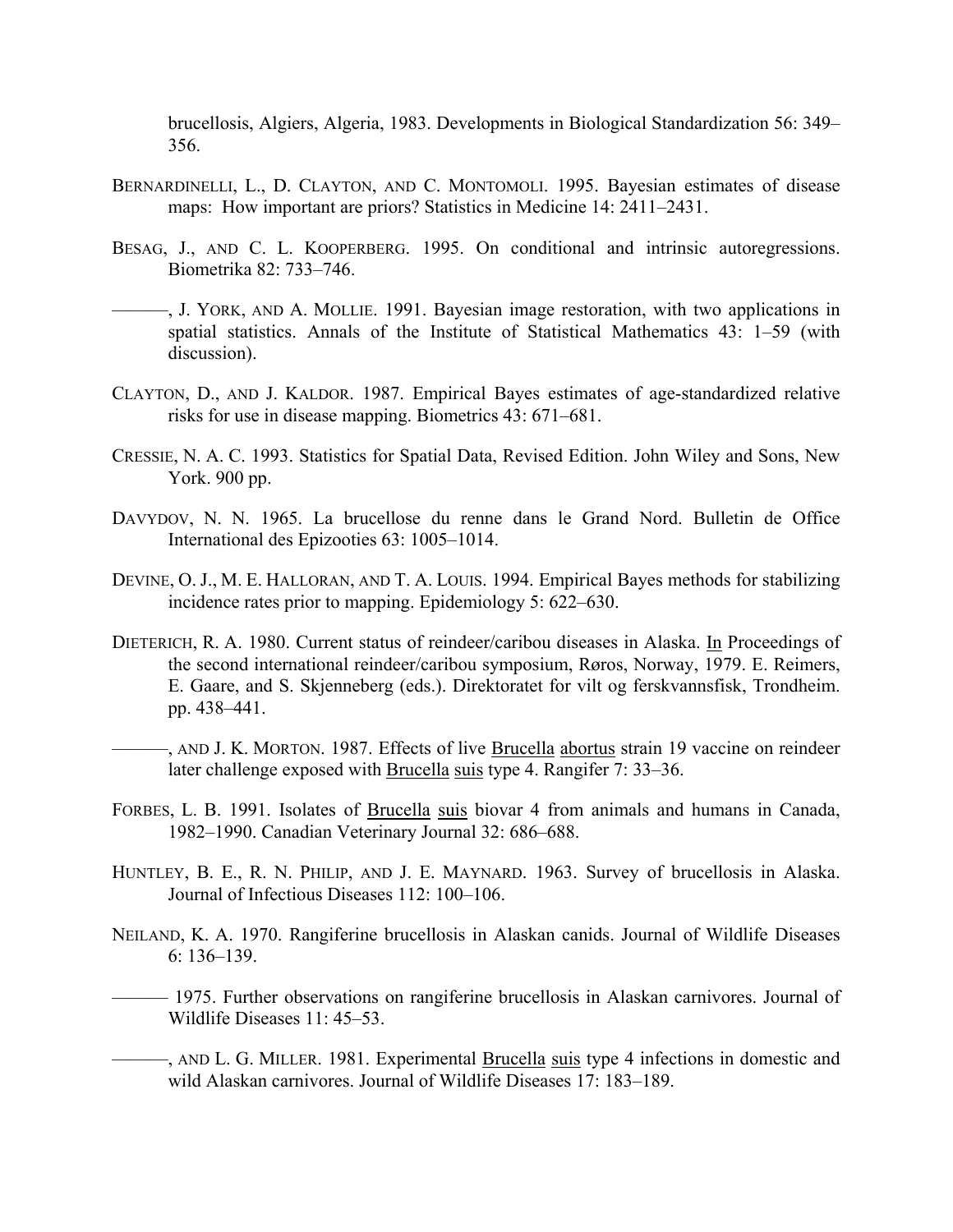- ———, J. A. KING, B. E. HUNTLEY, AND R. O. SKOOG. 1968. The diseases and parasites of Alaskan wildlife populations, Part I. Bulletin of the Wildlife Disease Association 4: 27– 36.
- TESSARO, S. V. 1986. The existing and potential importance of brucellosis and tuberculosis in Canadian wildlife: A review. Canadian Veterinary Journal 27: 119–124.
- ———, AND L. B. FORBES. 1986. Brucella suis biotype 4: A case of granulomatous nephritis in a barren ground caribou (Rangifer tarandus groenlandicus L.) with a review of the distribution of rangiferine brucellosis in Canada. Journal of Wildlife Diseases 22: 479– 483.
- U.S. DEPARTMENT OF AGRICULTURE (USDA). Undated. National Animal Disease Laboratory Diagnostic Reagents Manuals 65D, E, F. National Animal Disease Laboratory, Ames, Iowa. 57 pp.
- VALKENBURG, P. 1998. Herd size, distribution, harvest, management issues, and research priorities relevant to caribou herds in Alaska. Seventh North American caribou conference, Thunder Bay, Ontario, Canada, 19–21 August 1996. Rangifer 10: 125–129.
- ———, J. L. DAVIS, J. M. VER HOEF, R. D. BOERTJE, M. E. MCNAY, R. M. EAGAN, D. J. REED, C. L. GARDNER, AND R. W. TOBEY. 1996. Population decline in the Delta caribou herd with reference to other Alaskan herds. Sixth North American caribou workshop, Prince George, British Columbia, Canada, 1–4 March 1994. Rangifer 9: 53–62.
- WALLER, L. A., B. P. CARLIN, H. XIA, AND A. E. GELFAND. 1997. Hierarchical spatio-temporal mapping of disease rates. Journal of the American Statistical Association 92: 607–617.
- WITTER, J. F. 1981. Brucellosis. In Infectious diseases of wild animals. Second edition. J. W. Davis, L. H. Karstad, and D. O. Trainer (eds.). Iowa State University Press, Ames, Iowa, USA, pp. 280–287.
- XIA, H., B. CARLIN, AND L. A. WALLER. 1997. Hierarchical models for mapping Ohio lung cancer rates. Environmetrics 8: 107–120.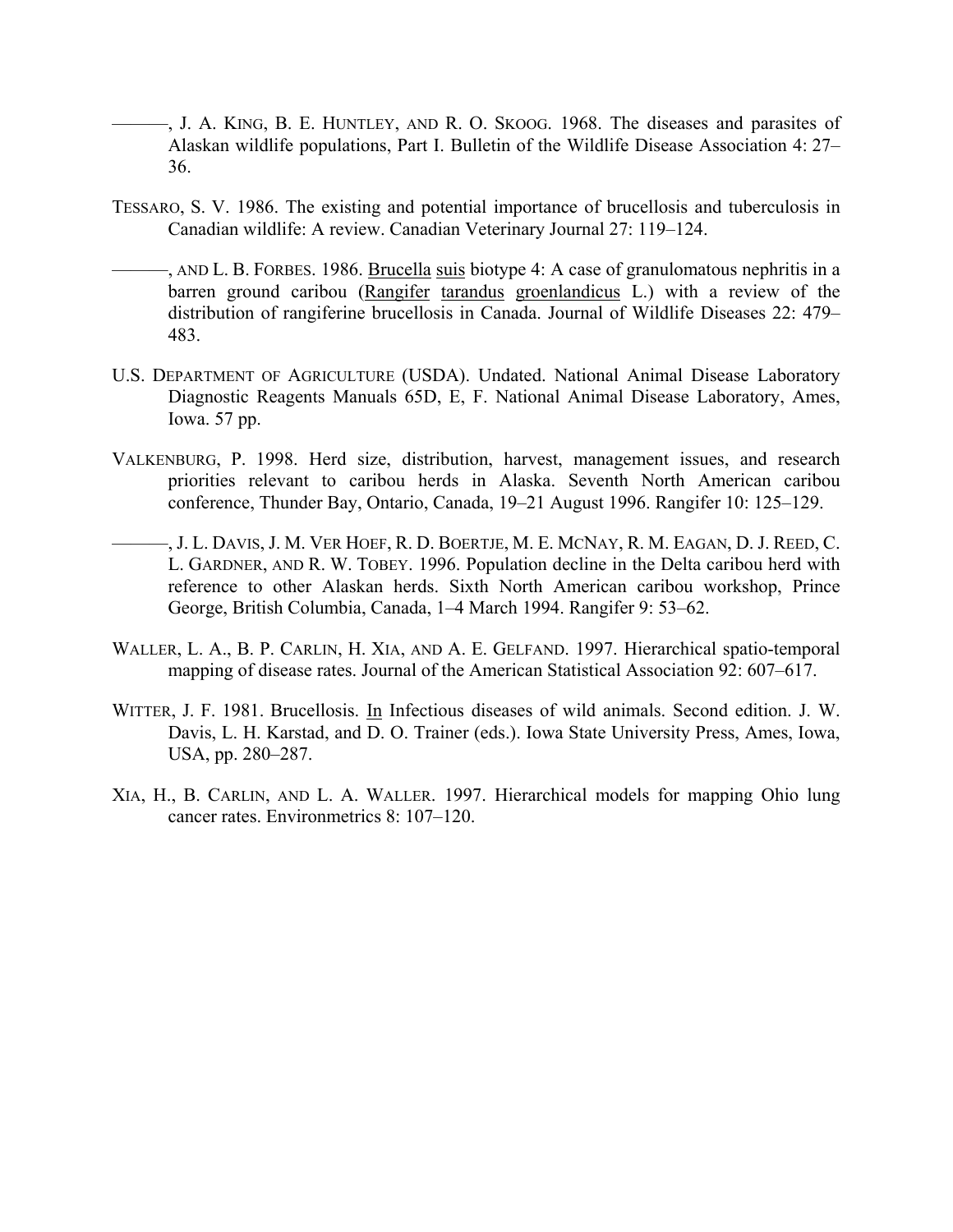

Figure 1 Location-specific serum antibody prevalence for Brucella sp. in caribou (*Rangifer tarandus*), wolf (*Canis lupus*), and grizzly bear (*Ursus arctos*) from Alaska (darker shading indicates higher prevalence)